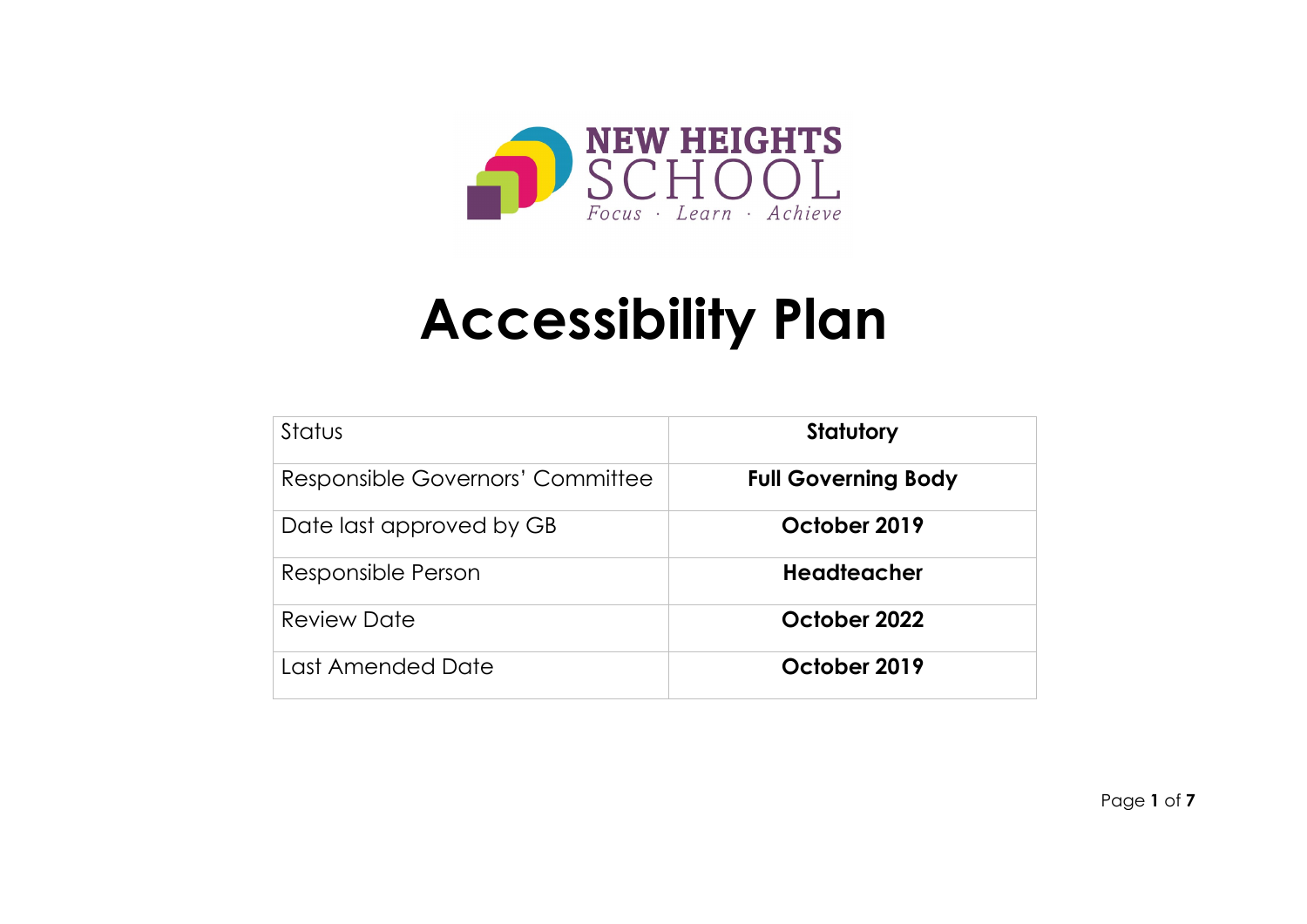#### **Our Commitment:**

To promote a positive learning environment that challenges, supports and celebrates every student's achievements through an inclusive academic and pastoral curriculum.

To enable all students to become part of our school community irrespective of their individual needs.

To recognise the value of each student and their potential to progress in all areas when individual needs are addressed.

#### **Definition of special educational needs**

In this policy, 'special educational needs' refers to a learning difficulty that requires special educational provision.

The SEND Code of Practice 0 to 25 Years (DfE, 2015) says children have a learning difficulty or disability if they:

- have significantly greater difficulty in learning than the majority of children of the same age; or
- have a disability which prevents or hinders them from making use of facilities of a kind generally provided for children of the same age in mainstream schools or post-16 institutions; and
- are under compulsory school age and are likely to fall within either of the definitions above when they reach compulsory school age or would do so if special educational provision was not made for them.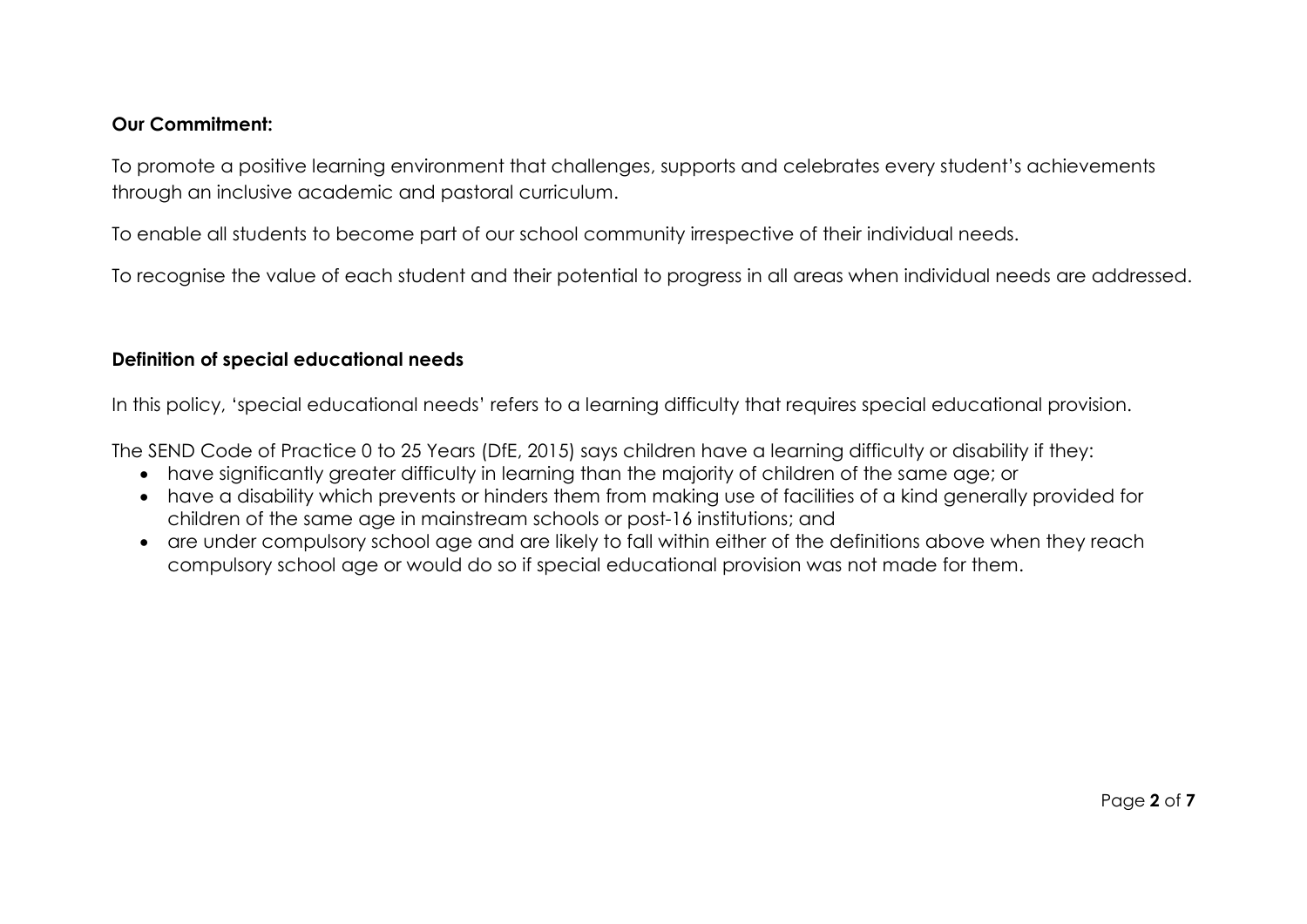### **Definition of Special Educational Provision**

For children aged two years or older, this is educational provision additional to, or otherwise different from, the educational provision normally available to Students of the same age.

New Heights High School has adopted this accessibility plan in line with the school's special educational needs policy with the aim of ensuring that our school is socially and academically inclusive, that all Students have access to a full curriculum, and that all Students are appropriately challenged*.* This plan is created in response to the recommendations made in our school's last access audit which took place on September 2018.

Our special educational needs policy outlines the school's provision for supporting Students with special educational needs and disabilities (SEND), and the school's publication of equality information and objectives explains how we ensure equal opportunities for all our students, increased access to the curriculum, physical access to the school and access to information particular to students with SEND. This accessibility plan provides an outline of how the school will manage this part of the SEND provision.

Please refer to our special educational needs policy for an outline of our full provision to support Students with SEND.

All the above information can be found on the school website.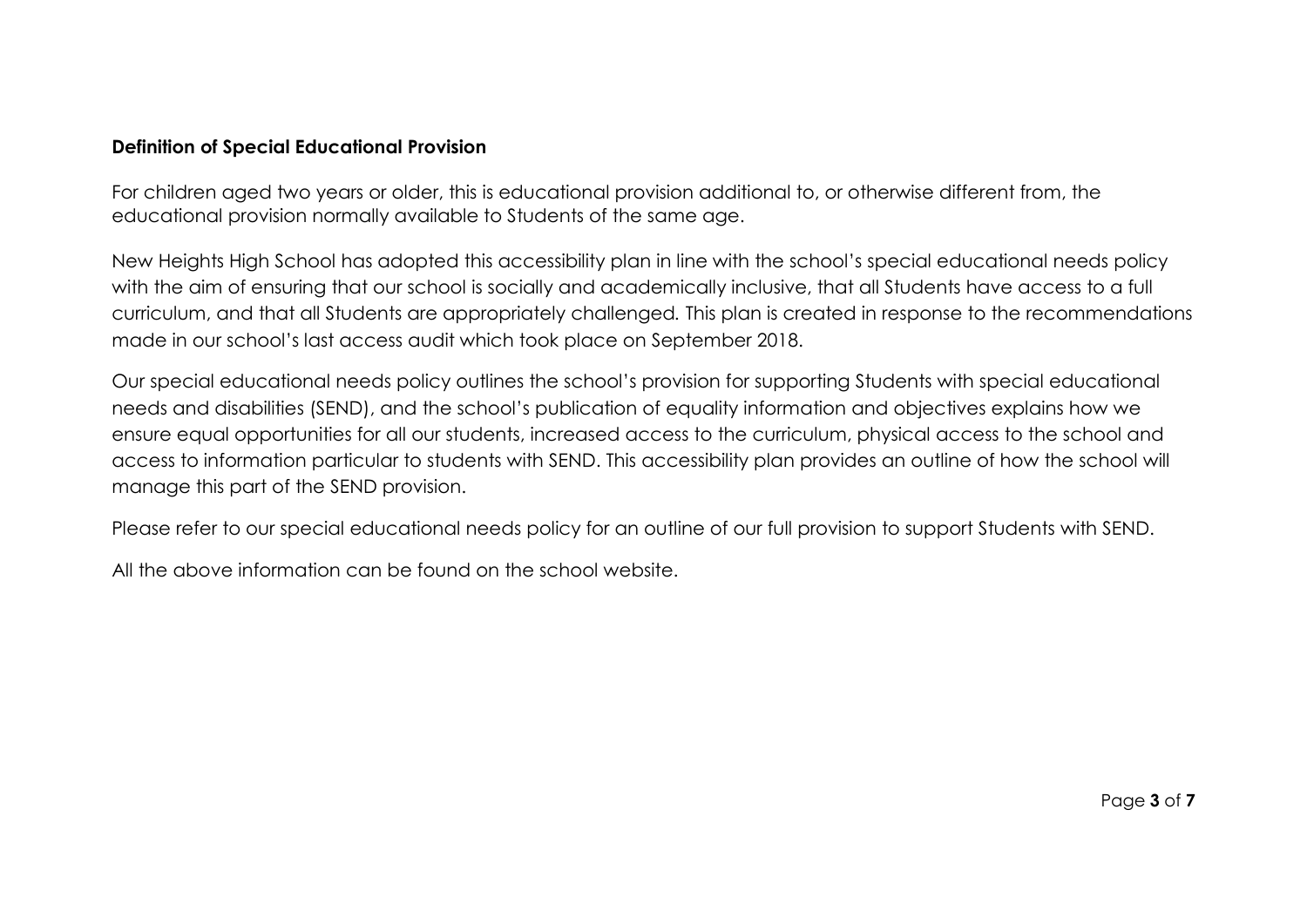The table below is based on our current assessment of accessibility for Students with SEND. It sets out priorities across the school in a number of areas and the relevant timescales for action to increase accessibility for Students with SEND. Progress on these measures will be updated annually and reported to the governing body.

| <b>Priority</b>        | Short term       | Outcome:     | Medium          | <b>Outcome:</b> | Long term action:    | <b>Outcome:</b>     |
|------------------------|------------------|--------------|-----------------|-----------------|----------------------|---------------------|
| action area:           | action:          |              | term action:    |                 |                      |                     |
| <b>Staff training:</b> |                  |              |                 |                 |                      |                     |
| Physical               | All new staff to | Students     | Staff training  | Students have   | Staff will manage    | Improved social     |
| Manageme               | have basic       | and staff    | will help staff | greater         | Students with a      | behaviour for       |
| nt Training            | training to      | are safer in | to manage       | understanding   | consistent           | learning which will |
|                        | physically       | the school   | more            | of acceptable   | approach around      | help remove         |
|                        | manage           | environme    | challenging     | behaviour       | the school which     | potential barriers  |
|                        | students and     | nt which     | behaviours      | which will      | will support them to | to accessing the    |
| Ongoing                | returning staff  | will enable  | displayed       | support them to | access the           | curriculum.         |
|                        | to take part in  | them to      | by Students.    | access the      | curriculum more      |                     |
|                        | a refresher.     | access the   | This will help  | curriculum more | effectively.         |                     |
|                        |                  | curriculum.  | reduce          | effectively.    |                      |                     |
|                        |                  |              | potential       |                 |                      |                     |
|                        |                  |              | behavioural     |                 |                      |                     |
|                        |                  |              | barriers to     |                 |                      |                     |
|                        |                  |              | access the      |                 |                      |                     |
|                        |                  |              | curriculum      |                 |                      |                     |
|                        |                  |              | for both the    |                 |                      |                     |
|                        |                  |              | students        |                 |                      |                     |
|                        |                  |              | displaying      |                 |                      |                     |
|                        |                  |              | more            |                 |                      |                     |
|                        |                  |              | challenging     |                 |                      |                     |
|                        |                  |              | behaviours      |                 |                      |                     |
|                        |                  |              | and their       |                 |                      |                     |
|                        |                  |              | peers.          |                 |                      |                     |

Page **4** of **7**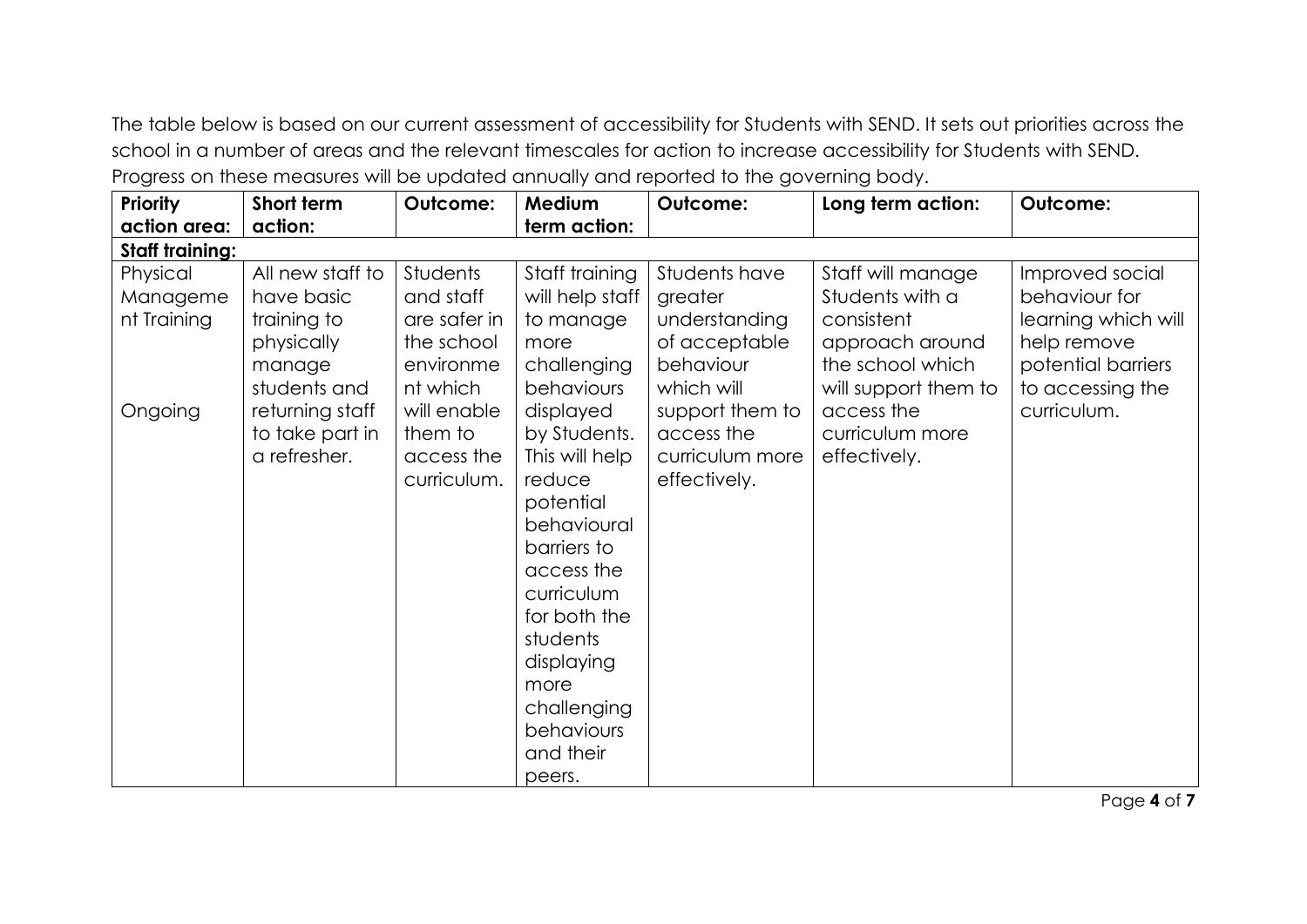| <b>Fire Marshall</b><br><b>Training</b><br>Term $1 -$<br>2019-20 | Identified staff<br>to undergo<br>initial training<br>to be a Fire<br>Marshall. | Time taken<br>and the<br>safety of a<br>fire<br>evacuatio<br>n is<br>improved.                                | Staff<br>practise<br>using the<br>Fire Marshall<br>skills.         | Students<br>recognise how<br>we manage an<br>evacuation,<br>appreciate the<br>importance of<br>safety and<br>evacuation<br>times are<br>continually<br>improved. | Continued staff<br>practise using the<br>Fire Marshall skills<br>and fire drills with<br>Students to be<br>implemented.                      | The school<br>learning<br>environment is<br>safer.                                  |
|------------------------------------------------------------------|---------------------------------------------------------------------------------|---------------------------------------------------------------------------------------------------------------|--------------------------------------------------------------------|------------------------------------------------------------------------------------------------------------------------------------------------------------------|----------------------------------------------------------------------------------------------------------------------------------------------|-------------------------------------------------------------------------------------|
| <b>Teaching and learning:</b>                                    |                                                                                 |                                                                                                               |                                                                    |                                                                                                                                                                  |                                                                                                                                              |                                                                                     |
| <b>T&amp;L CPD</b>                                               | Staff CPD to<br>be led by the<br>identified staff<br>member(s).                 | Staff to<br>remove<br>barriers to<br>the<br>curriculum<br>and<br>become<br>more<br>competent<br>in this area. |                                                                    |                                                                                                                                                                  | Increased number<br>of staff to lead CPD<br>for all school staff.<br>Specific<br>interventions to be<br>purchased on an<br>individual basis. |                                                                                     |
| Trauma and<br>Attachment<br>training                             | All staff to<br>receive CPD<br>from SENDCo<br>(KS3)                             | Staff to<br>adopt a<br>more<br>trauma<br>informed<br>approach                                                 | Staff to be<br>able to work<br>with specific<br>students<br>who we | Students with<br>ACEs to begin<br>to make<br>improvements/<br>access to<br>learning                                                                              | Increased staff<br>awareness of the<br>impact of trauma<br>and attachment on<br>behaviours for<br>learning/improved                          | Students with<br>trauma and<br>attachment<br>difficulties make<br>improved progress |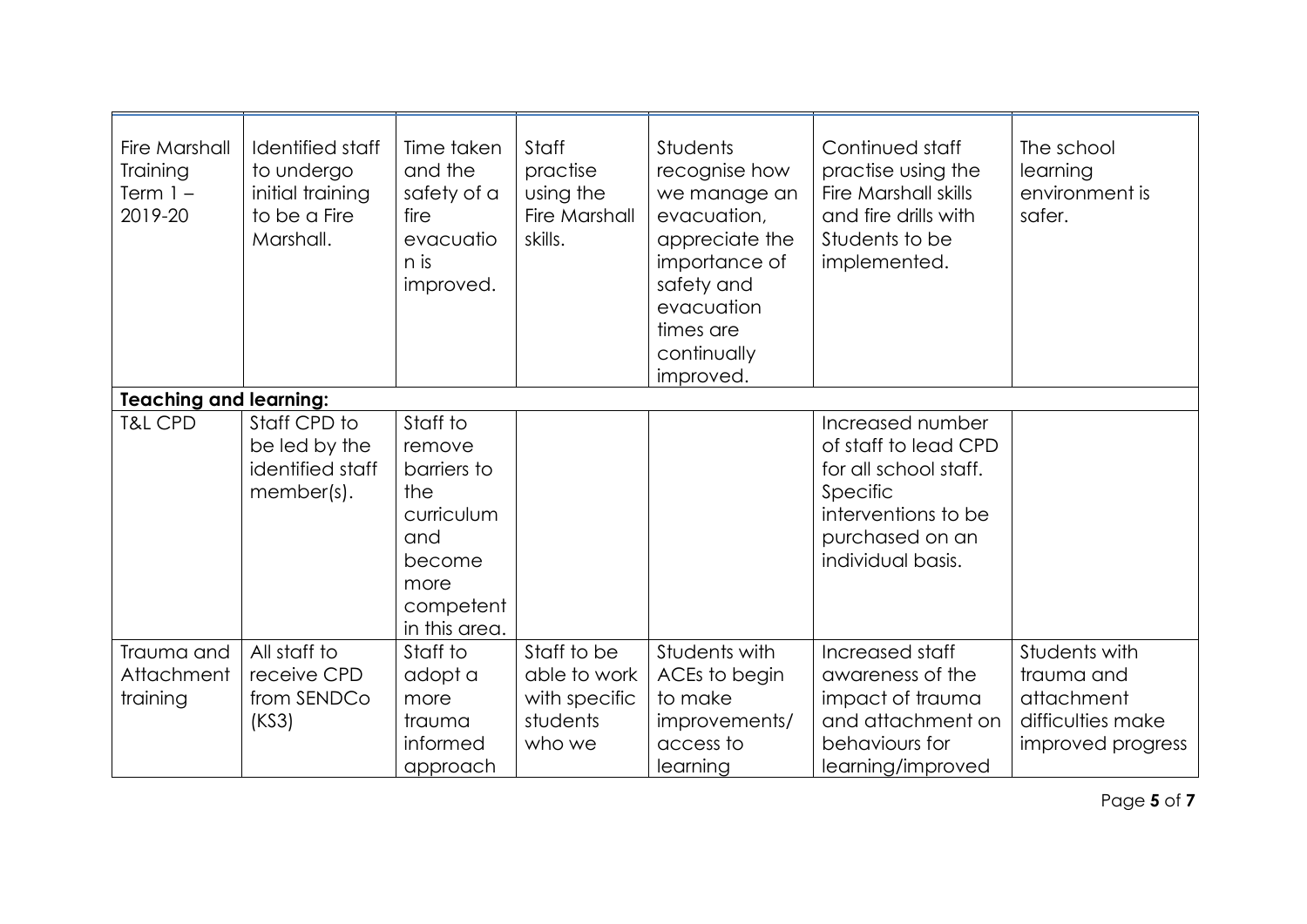|                                                                                                                               |                                                       | with<br>students                                                                                                          | believe<br>have ACEs                                                        |                                                                                                                                       | attainment of<br>students                                                                                  |                                                                                                                                  |
|-------------------------------------------------------------------------------------------------------------------------------|-------------------------------------------------------|---------------------------------------------------------------------------------------------------------------------------|-----------------------------------------------------------------------------|---------------------------------------------------------------------------------------------------------------------------------------|------------------------------------------------------------------------------------------------------------|----------------------------------------------------------------------------------------------------------------------------------|
| <b>MHFA</b><br>training for<br>identified<br>staff                                                                            | Identified staff<br>to complete<br><b>MHFA course</b> | Increased<br>knowledge<br>and<br>understand<br>ing<br>amongst<br>the staff<br>team with<br>respect MH                     | Staff to work<br>with<br>selected<br><b>Students</b><br>with MH<br>concerns | Students with<br>MH issues to<br>begin to make<br>improved<br>progress<br>(learning walks)<br>will help identify<br>this in lessons). | Whole staff to be<br>aware of the<br>impact of MH on<br>attainment via<br><b>SEND focus</b><br>information | A deeper<br>understanding<br>within the staff<br>body of the signs<br>of MH issues, and<br>be able to offer<br>support for them. |
| School grounds - minor capital expense                                                                                        |                                                       |                                                                                                                           |                                                                             |                                                                                                                                       |                                                                                                            |                                                                                                                                  |
| Keeping the<br>schools (Mill<br>Road and<br>Fazakerley)<br>clean and<br>clear of any<br>potential<br>hazardous<br>conditions. | Daily cleaning                                        | <b>Students</b><br>enjoy a<br>clutter free<br>environme<br>nt which<br>will<br>promote<br>access to<br>the<br>curriculum. | Daily<br>cleaning of<br>the school<br>building.                             | Students have<br>respect for the<br>school<br>environment.                                                                            | Larger<br>maintenance,<br>doors and windows<br>etc.                                                        | Students are safe<br>in their<br>environment<br>which will enable<br>them to access<br>the curriculum.                           |
| Ongoing<br>Upkeep of<br>disabled<br>spaces and<br>access<br>facilities                                                        | Monitoring by<br>site staff                           | Access for<br>disabled<br>visitors to<br>school                                                                           | <b>NA</b>                                                                   | <b>NA</b>                                                                                                                             | <b>NA</b>                                                                                                  | All visitors should<br>have access to<br>school                                                                                  |

Page **6** of **7**